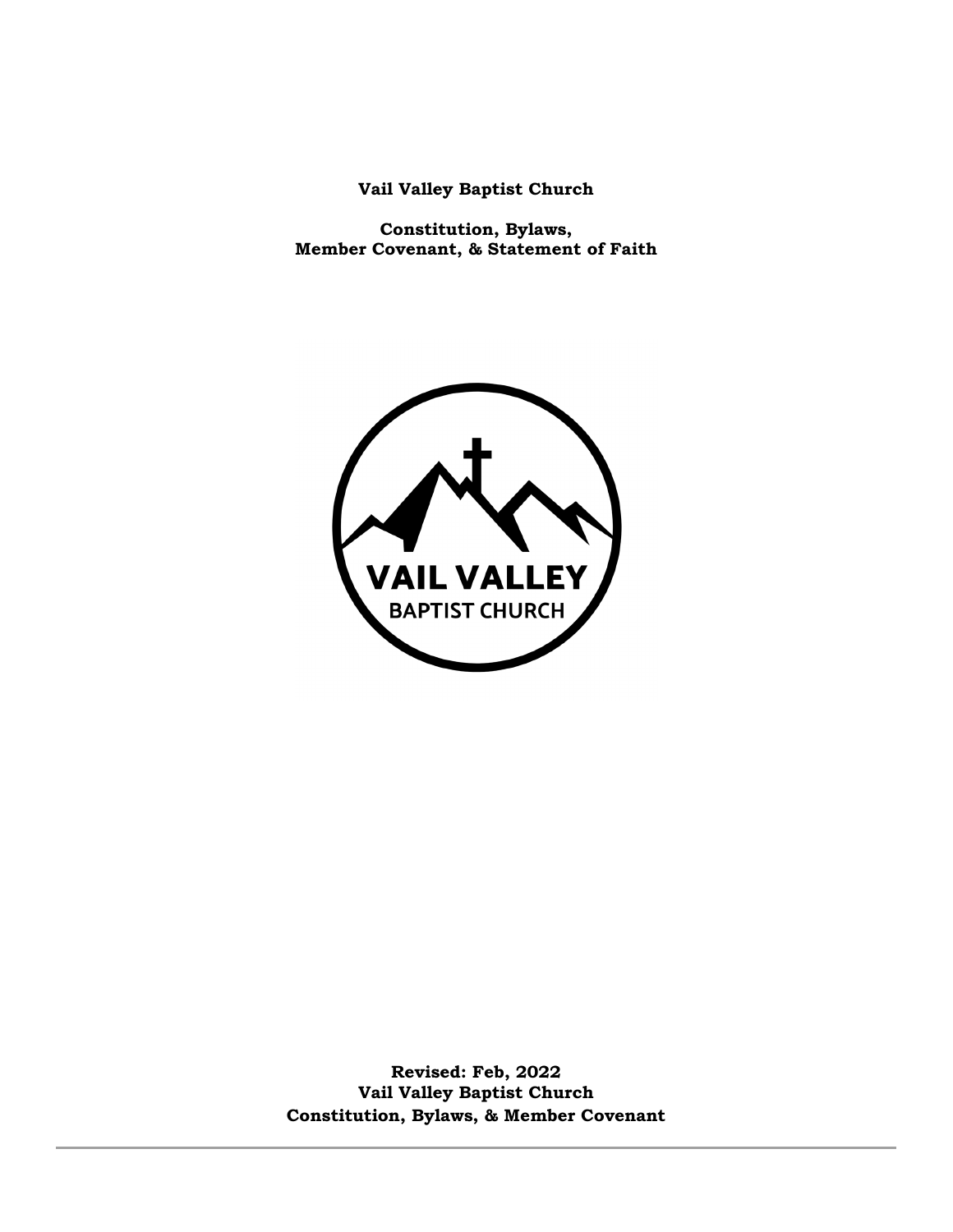## **CONSTITUTION**

## **Section 1. Name**

The name of this congregation shall be Vail Valley Baptist Church (Vail Valley or VVBC).

## **Section 2. Purpose**

This church exists by the grace of God and for the glory of God, which shall be the ultimate purpose of all its activities. We will seek to glorify the God of Scripture (Eph. 3:21) by promoting His worship (John 4:23,24; 1 Cor. 3:16,17; 1 Pet. 2:5); edifying and equipping the saints for the work of the ministry (1 Cor. 12:27,28; 14:12,18,19,26; Eph. 4:11-16); spreading the gospel of Christ (Mat. 28:18-20; Luke 24:46-48; Acts 1:8); seeking whenever possible to both plant and strengthen other churches, promoting biblical faithfulness and purity in all the assemblies of Christ (Acts 15:36,41; Acts 16:5; Jude 3); and seeking to minister relief to the needy, especially among the saints (Rom. 15:26,27; Gal. 2:10; Gal. 6:10)

## **Section 3. Affiliation**

We, the members of Vail Valley, declare our affiliation shall be with the following agencies and schools: the Catalina Baptist Association of Southern Arizona, the Arizona Southern Baptist Convention, the Southern Baptist Convention, and any other evangelical organizations approved by the church.

## **Section 4. Declaration of Faith**

The Holy Bible is the inspired Word of God and is the basis for any statement of faith. The church subscribes to a doctrinal statement based on the  $16892^{ND}$  London Baptist Confession. We consider this document to be an excellent expression of the teaching of the Word of God. We find it to be a confirmation of faith, a means of instruction, an aid in controversy, and a basis for church unity. However, we believe that the Scriptures alone are God-inspired, and therefore must be the supreme authority in all matters of belief and practice. We band together as a body of baptized believers in Jesus Christ, commanded by our Lord and personally committed to sharing the good news of salvation to lost mankind. We believe the ordinances of the church are baptism and the Lord's Supper. Any follower of Christ may partake of the waters of baptism and then of the elements of the Lord's Supper.

# **4.1 Signatories**

Vail Valley is a signatory of the Statement on Social Justice and the Gospel. See Addendum A

# **Section 5. Member Covenant**

Since we have committed ourselves to Jesus Christ and have been granted the acceptance, forgiveness, and redemption of God our Father, we covenant together as members of this church that with God's help through the guiding presence of his Spirit:

5.1 Our Commitment to God

- We will seek to love the Lord our God with all our heart, soul and mind, and to live before Him in such manner as will manifest this love in our worship, walk and witness.
- We agree to worship God scripturally, sincerely, and regularly.
	- o We agree to worship only the one true and living God (Father, Son and Holy Spirit), who has revealed Himself to us in the Scriptures, only through the mediation of His Son.
	- o We will worship God in His appointed way in the Scriptures, excluding from our worship anything that He has not commanded while diligently observing those duties and ordinances of the New Covenant.
	- o We will worship God sincerely, avoiding drawing near to Him with lips only, but offering that true heart worship which He seeks from us.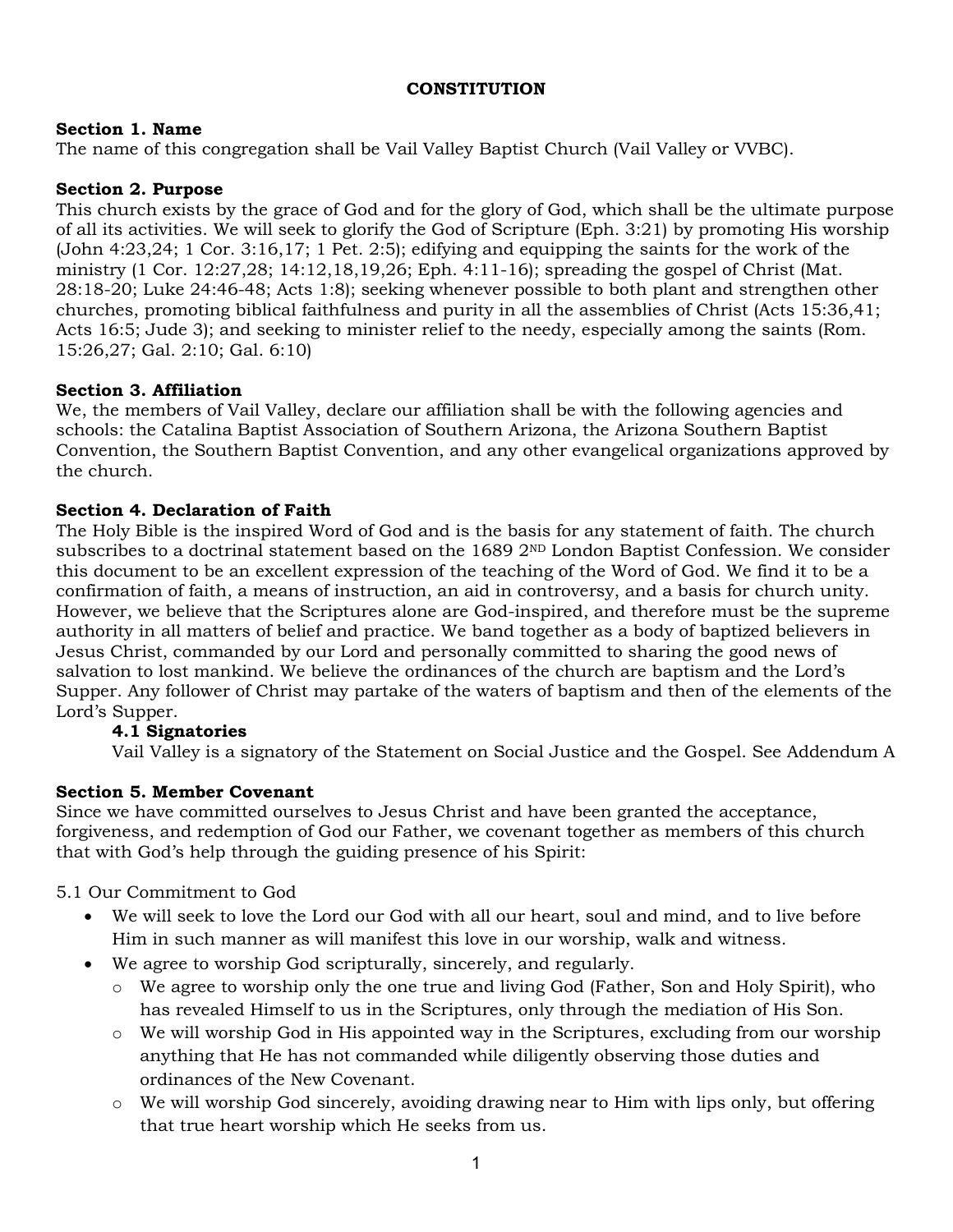- o We will worship God regularly, faithfully observing that public and corporate worship which He commands on the Lord's Day, while also being diligent to attend all the stated services of the church, except when legitimately hindered.
- We agree to walk before God in Biblical holiness of heart and life. We recognize the seriousness of taking upon ourselves the name of the one true God in our baptism and church membership.
- We agree not to take that glorious name lightly, but rather to adorn our profession with honor by ever seeking a closer walk with God through the means of grace which He has appointed.
- We will also pursue the salvation and sanctification of our children and other loved ones, by instructing them in God's truth, while also seeking to exemplify that truth in our godly walk before them.
- We further commit to honor God by our witness in this world, resisting the sins of this present evil age, while zealously endeavoring both by holy lives and faithful words to advance the Kingdom of Christ in this world by making known everywhere the one true God and the saving gospel of Jesus Christ.

5.2 Our Commitment to the body of Believers in our church

- We will seek to love our neighbors as ourselves.
- We will love one another in this church according to the Scriptures.
- We will care for each other in temporal things, rejoicing together in God's blessings, bearing one another's burdens and seeking whenever possible to actively relieve each other in our trials and sufferings.
- We will care for each other spiritually, watching over one another's souls. We will each seek to help others on the way to heaven, not only by praying for each other, but also by scripturally reproving, rebuking and exhorting one another.
- We will work diligently for the peace and unity of this body by maintaining loving relationships with each other.
- We will seek to avoid sinning against each other in any way and be quick to repent and seek forgiveness when we have done so.
- We will be slow to take offense, forbearing with one another, and always ready for reconciliation in conflict, being mindful of the command of our Savior to secure it without delay.
- We pledge to diligently, sincerely and actively promote the well-being of this church, seeking to sustain its worship, ordinances, doctrine and discipline.
- We will cheerfully submit to the Christ-appointed leaders of this church, while contributing cheerfully and regularly to the support of its ministry.
- We will endeavor each one to do all within our power to make this church that which Jesus Christ the Lord of the church desires it to be.

5.3We will love our neighbors who are not part of this church.

- We will love all of our Christian neighbors, realizing that all true brothers in Christ are part of the same household of faith (Gal. 6:10).
- While seeking to faithfully hold to what we are convinced is taught in Holy Scripture, we will avoid all unholy sectarianism, seeking as far as possible to pursue and maintain the highest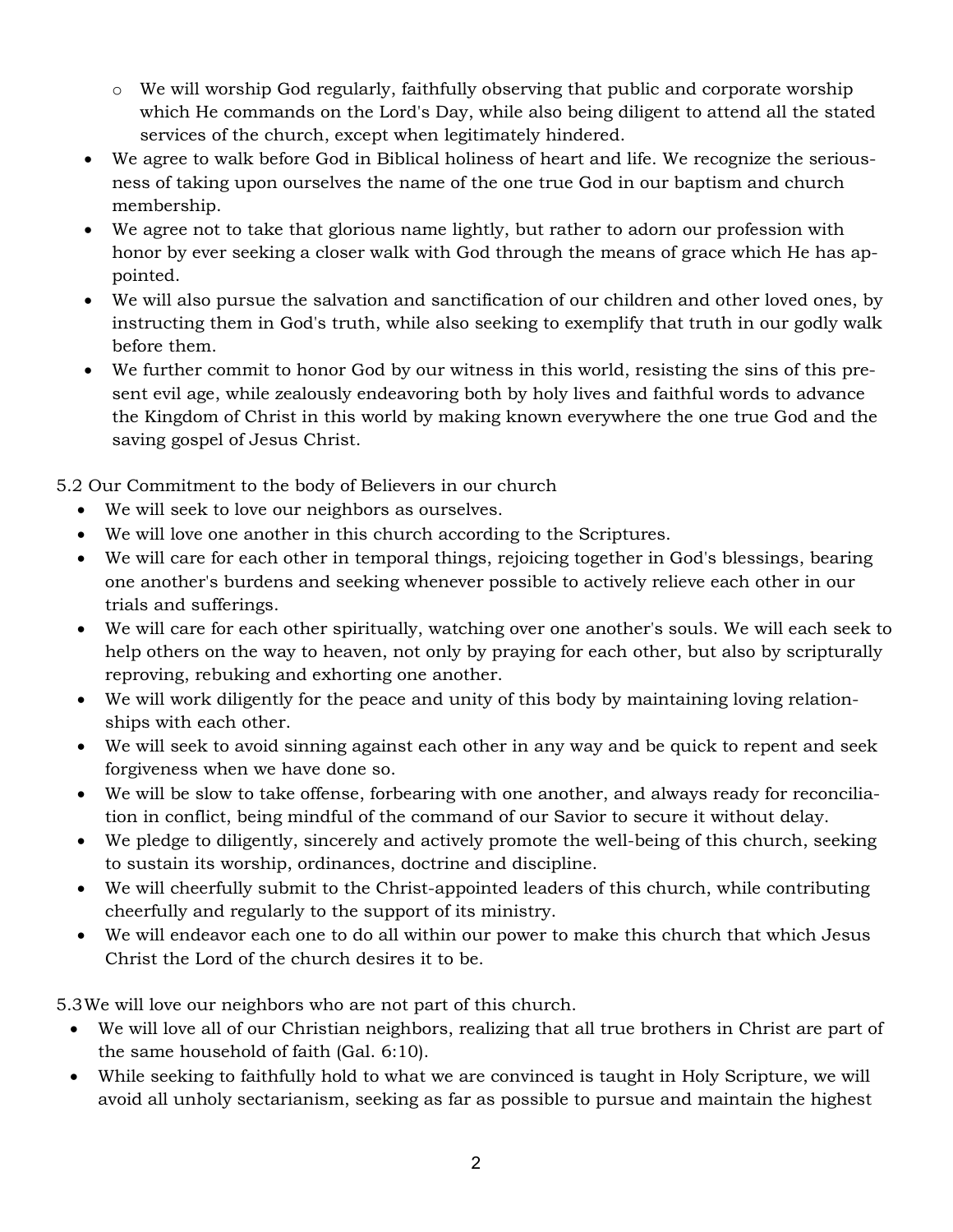degree of friendship and fellowship, while also promoting the temporal and spiritual welfare of all the family of God.

- We will love our unsaved neighbors, seeking also their temporal well-being. But we will especially, according to Christ's great commission, seek to make disciples of the lost by clearly and faithfully sharing the saving gospel with them.
- We will also endeavor to walk before them in true holiness so that we may adorn the saving gospel we share with them. We engage moreover to promote the spread of the gospel of Christ worldwide, by our prayers, finances, and whatever other scriptural means are available to us.

Anyone who is in substantial disagreement with the constitution or covenant of the church could not consistently submit to the church's teaching ministry. Therefore, to admit such a person to membership in this church would be unwise (Eph. 4:3) and unscriptural.

### **BYLAWS**

### **Section 6. Membership**

#### **6.1 Statement of Policy**

Membership in this church is open to all persons who have publicly testified to their faith in Jesus Christ as their personal Savior and Lord and have given evidence of that faith by following the Lord in believer's baptism by immersion in water, and who are in agreement with the covenant and the statement of faith of this church.

### **6.2 Acceptance of Members**

Membership in this church will be considered after one of the following:

- By scriptural baptism by immersion after profession of faith in Jesus Christ as personal Lord and Savior.
- By testimony of their prior experience of conversion and scriptural baptism by immersion in another evangelical church of like faith and practice.
- By restoration to the church membership after the reconciliation process of church discipline.

Membership may be finalized after completing all the following requirements in this order:

- Successfully completing Vail Valley's membership class.
- Signing Vail Valley's member covenant.
- Being voted into membership by the current members of Vail Valley.

### **6.3 Duties and Privileges of Membership**

In accord with the duties listed in this church covenant, each member shall be privileged and expected to participate and contribute to the ministry and life of the church, consistent with God's leading and with the gifts, time, and material resources each has received from God. Only members of this congregation shall be entitled to hold leadership roles in the church's ministries, whereas non-members and members alike are encouraged to attend and participate in this church's ministries. It is the privilege and responsibility of members, to attend all members' meetings and vote on the election of officers, on decisions regarding membership status, and on such matters as may be submitted to a vote. Only those of the membership of this church that are aged 18 and older may vote. Only members in good standing may have use of the church facilities for such occasions for the promotion of the Gospel and community flourishing in alignment with the Scripture and statement of faith of this body.

6.3.1 A member in good standing is one who is not under church discipline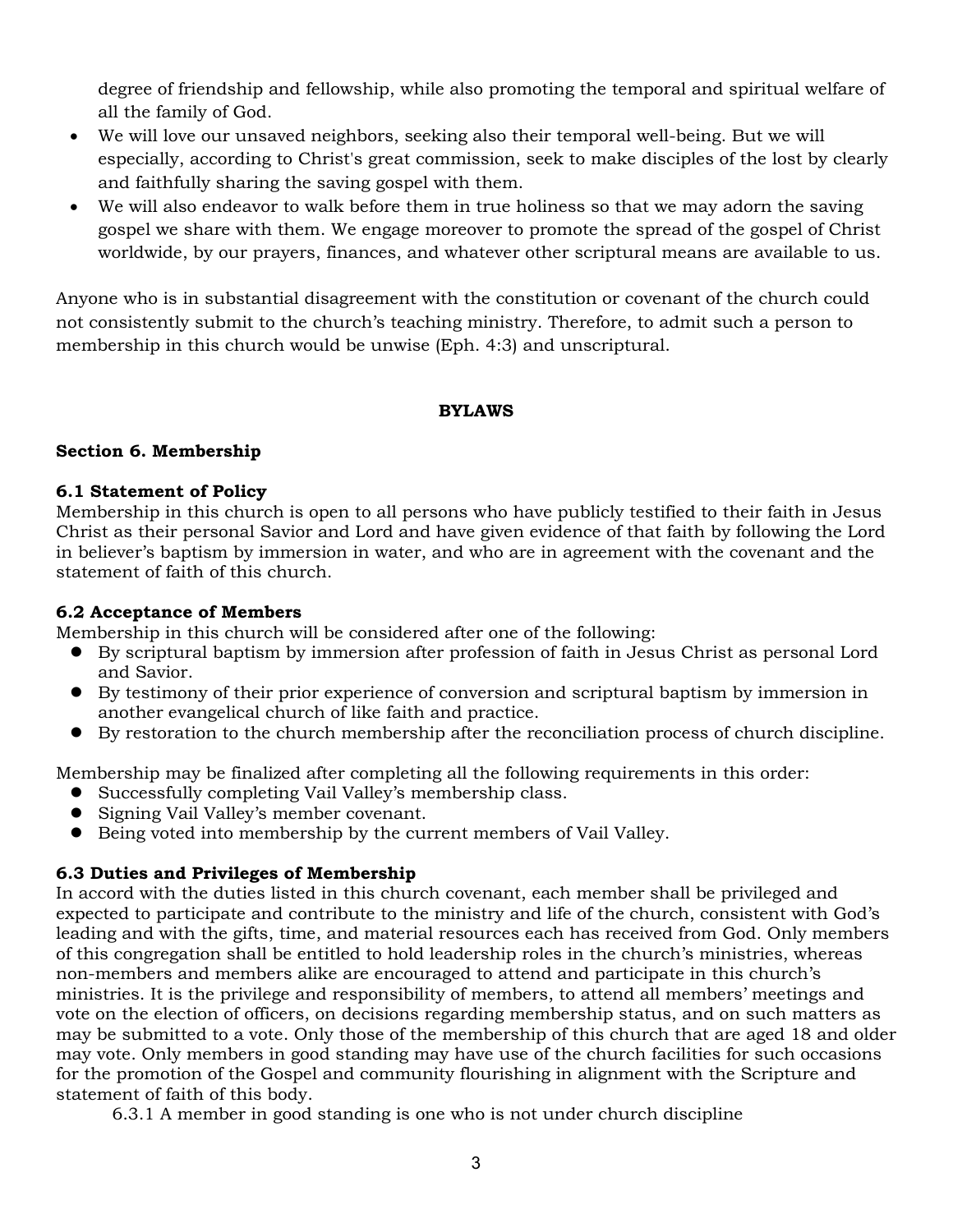6.3.2 Those renting from the church may have use of the facility in accordance with their rental agreements. Any other events, held by renters, require unanimous approval of the elder board and be agreement with the statement of faith and member covenant.

## **6.4 Discipline and/or Removal**

Any member guilty of conduct by which the name of our Lord Jesus Christ may be dishonored in accordance with the Bible, and so opposing the welfare of the church, shall be subject to the admonition of the church leadership, and the discipline of the church, according to the instructions of our Lord in Matthew 18:15-17 and the example of Scripture. Church discipline should only be considered after individual private admonition has failed or in the case of egregious unrepentant sin (1 Corinthians 5:5).

This discipline's purpose being:

- Love for the individual (Matthew 22:39, John 13:35).
- For the repentance, reconciliation, and spiritual growth of the individual disciplined (Proverbs 15:5; 17:10; 25:12; 27:5, 1 Corinthians 4:14; 5:5, Ephesians 6:4, 1 Timothy 1:20; 3:4-5, Hebrews 12:1-11, Psalms 119:115).
- For the instruction and good of other Christians, as an example to them (Proverbs 13:20, Romans 15:14, 1 Corinthians 5:11; 15:33, Colossians 3:16, 1 Thessalonians 5:14, 1 Timothy 5:20, Titus 1:11, Hebrews 10:24-25).
- For the purity of the church as a whole (1 Corinthians 5:6-7, 2 John 1:10, 2 Corinthians 13:10, Ephesians 5:27, Jude 24, Revelation 21:2).
- For the good of our corporate witness to non-believers (Proverbs 28:7, Matthew 5:13-16, John 13:35, Acts 5:10-14, Ephesians 5:11, 1 Timothy 3:7, 2 Peter 2:2, 1 John 3:10).
- And supremely for the glory of God by reflecting his holy character (Deuteronomy 5:11, 1 Kings 11:2, 2 Chronicles 19:2, Ezra 6:21, Nehemiah 9:2, Isaiah 52:11, Ezekiel 36:20, Matthew 5:16, John 15:8, Romans 2:24; 15:5-6, 2 Corinthians 6:14-7:1, Ephesians 1:4; 5:27, 1 Peter 2:12).

# **6.5 Membership Termination**

Membership in this church may be terminated in the following ways: death, transfer to another church, exclusion by action of this church, inability to or lack of contact with a member for one calendar year, or by written request of the individual.

6.5.1 All termination of membership, due to lack of contact, must be by a unanimous vote of the Elders.

### **Section 7. Officers and Committees**

# **7.1 Officers**

All church officers must be members of this church in good standing. Officers of this church may include: pastors, elders, deacons, clerk, secretary, and treasurer. This church shall employ or call officers, as needed.

# **7.2 Pastor**

7.2.1. Those who have been called and equipped by God to rule and teach in the church are identified as elders, pastors, or overseers. These three names designate one and the same office in a New Testament Church (Acts 20:17, 28; Eph. 4:11-12; Titus 1:5, 7).

7.2.1.1For the purpose of this constitution elders and pastors shall be separate positions and while all Pastors will be elders, not all elders are pastors.

7.2.2. Anyone desiring the office of a Pastor must evidence to God's people the personal, domestic and ministerial qualifications set forth in the Scriptures (I Tim. 3:1-7, Titus 1:5-9).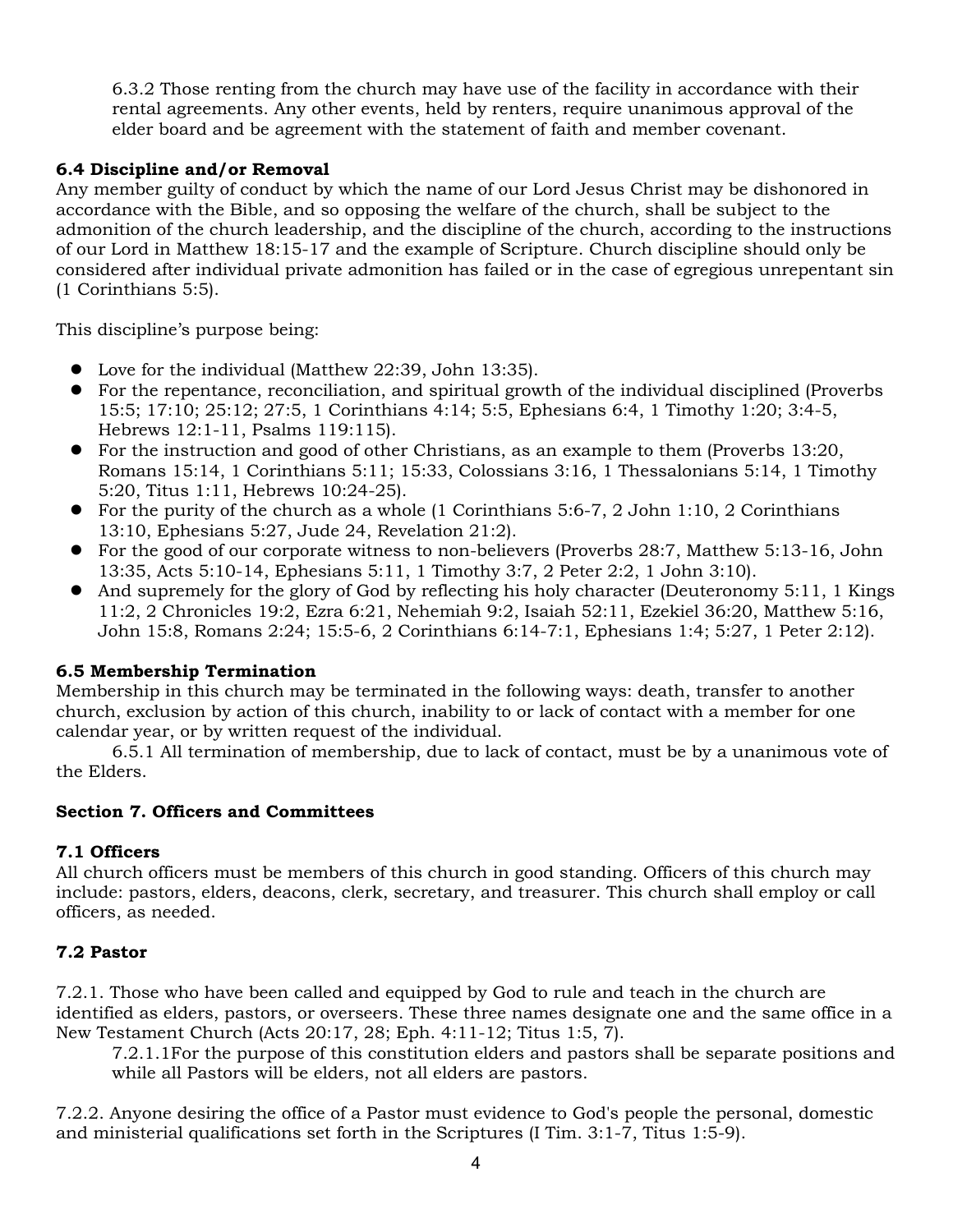7.2.3. Because the authority of the Pastor of the church is human authority exercised in the house of God, it has both high prerogatives and important limitations.

7.2.3.1. It is divinely delegated authority. Thus, Pastors are answerable to God for the exercise of this authority (Acts 20:28; Heb. 13:17). They are, therefore, obligated to discharge all the duties specified in the Scriptures in such passages as Acts 20:17-35,1 Peter 5:1-4 and Hebrews 13:17.

7.2.3.2. When Pastors exercise this authority by requiring obedience to their leadership, they must seek to gain the consciences of God's people through the ministry of the Word (Eph. 4:11; I Tim. 3:2; II Tim. 4:1-2; Heb. 13:17).

7.2.3.3 The authority of the Pastors does not include the right to make all decisions unilaterally. The Bible makes clear that decisions having to do with corrective discipline and the recognition of officers require the consent of the local church with a vote (Acts 6:2-6; 9:26; 1 Cor. 5:4-5, 13; 2 Cor 2:6). It is only fitting that other important matters such as the reception and exclusion of church members, the full support and involuntary removal of officers and major financial decisions be approved by the consent of the church. 7.2.3.4. The authority of the pastors is limited to the sphere of the local church. They may not require consequences for sin beyond those of church discipline, invade the spheres of other ordained human authorities (husbands, fathers, civil rulers and employers), or

command God's people regarding matters not specified in Scripture (Matt. 22:21; Luke 12:13-14). They must, however, order the house of God by the application of His Word (Acts 20:28; 1 Pet. 5:3a; Rom. 13:1-7; Eph. 5:22-6:9; I Cor. 7:25-28; 35-40).

7.2.3.5 The authority of pastors is conditioned by the fact that they are themselves members of the local church. While pastors are shepherds over the flock, they are also members of the flock. Therefore, each individual pastor is entitled to the same privileges, is obligated by the same responsibilities and is subject to the same standards as are all other members of the church. Thus, each individual pastor is both under the oversight of his fellow pastors and leaders and accountable to the church as a whole (Matt. 18:17; 23:9; 26:31; 2 Cor. 1 1:19- 20; Gal. 2:11; 3 John 1,9-10).

7.2.3.6 The authority of every pastor is the same. Thus, every pastor has equal rule in the church. Though gifts possessed and functions performed will vary from pastor to pastor, this diversity must never undermine real parity among the pastors (Acts 20:28; Gal. 2:11; 1 Pet. 5:1-2; 1 Tim. 5:17).

7.2.3.7. Finally, the authority of the pastors is a very real authority. When it is Biblically exercised, God's people are required to submit to this authority (Heb. 13:17).

7.2.4. A crucial aspect of the duties of pastors is exercising leadership with regard to the meetings and worship of the church. The pastors shall appoint such meetings as they believe good for the spiritual health of the church and assure that they are conducted to the glory of God and according to the provisions of His Word.

7.2.5. While the New Testament clearly indicates that there may be pastors who are not financially supported by the church, the pastors who rule well, and especially those who labor in the Word and doctrine, will, when possible, be maintained in material necessities and disentangled from the cares of another vocation according to their gifts, the needs and capability of the church and the direction of Christ her Head (1 Tim. 5:17).

7.2.6 Pastor's Call: A pastor shall be chosen and called whenever a vacancy occurs. A pastor search committee shall be appointed by the elders of the church from those nominated by congregation, to seek out a suitable pastor and this committee's recommendation will serve as a nomination. The pastor search committee will recommend only one candidate at a time. The pastor's election shall take place at a meeting called for that purpose, of which at least two-week notice shall be given to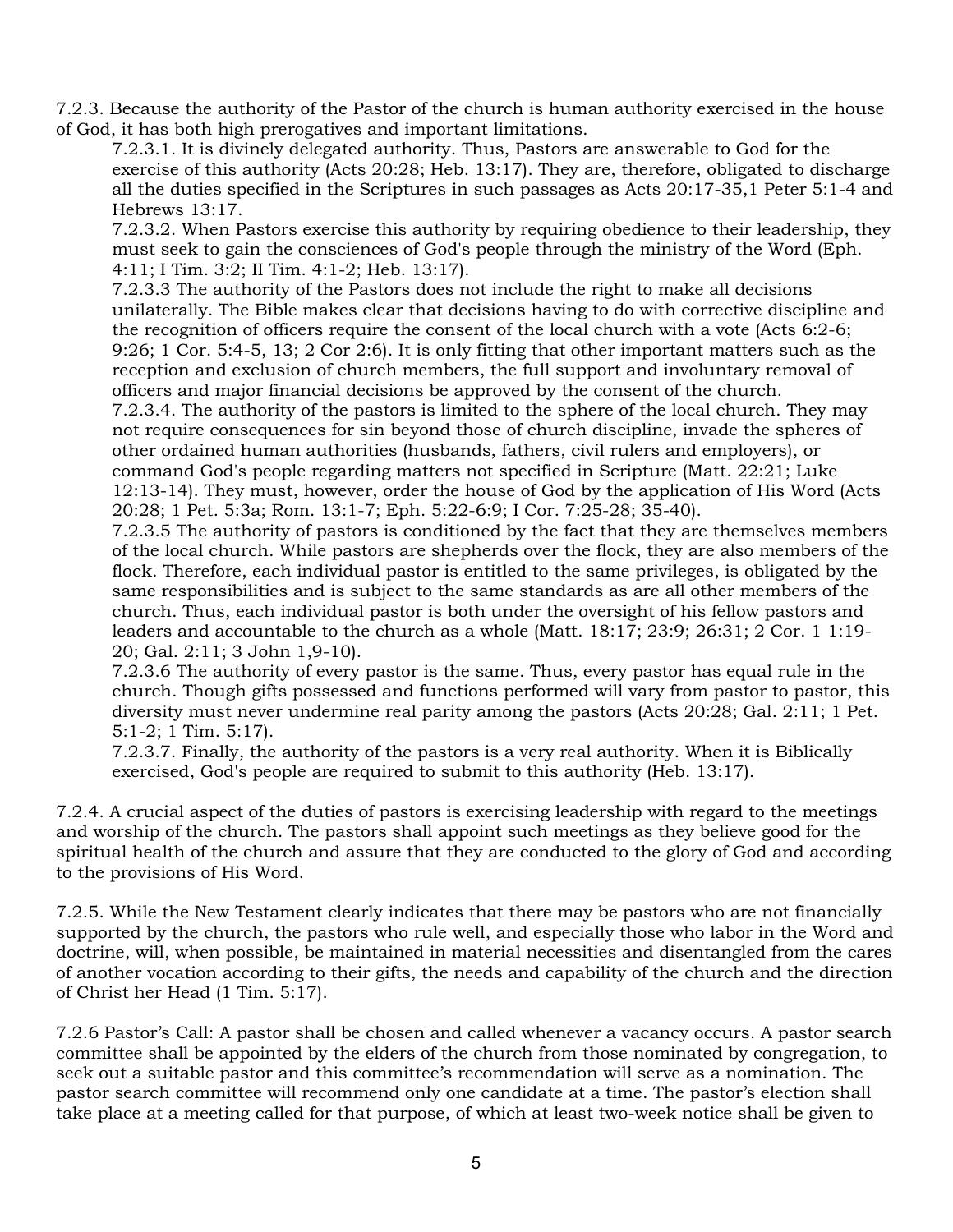the church members. An affirmative vote of three-fourths with a quorum of at least half of members in good standing is necessary for a pastoral candidate.

7.2.7 Pastor's Terms of Service: The chosen pastor shall serve until the relationship is terminated by either his request or that of the church. In either case, at least thirty days' notice shall be given unless otherwise mutually agreed. There shall be a written, mutual contract/agreement between the pastor and the church.

7.2.8 Pastors Dismissal: Pastors may be dismissed according to the following and guided by 1 Timothy 5:19-22.

7.2.8.1. Pastors may be removed if it is clear that they are acting in contradiction to Scripture.

7.2.8.2. The accusation must be brought to the current elders by two or three witnesses. 7.2.8.3. They will investigate the matter, seeking repentance and restoration. Any necessary discipline may also be imposed.

7.2.8.4. If necessary, the matter will be brought to the congregation by unanimous consent of the elders, minus the pastor under consideration. The pastor can be removed by a three fourths affirmative vote with a quorum of at least half of members in good standing.

## **7.3 Deacons**

7.3.1 Deacon's Terms of Service: The church shall appoint as many deacons as is wise and prudent to meet the needs of the congregation. Deacons shall be elected until the term of office is terminated by either request of the individual or that of the church. Deacons shall serve their office, such that the majority of deacons will not cease their terms at the same time.

7.3.2 Deacon's Qualifications: A church deacon must meet the scriptural qualifications listed in 1 Timothy 3:8-13. A deacon shall demonstrate an exemplary Christian testimony in private, family, and public life, and be a committed Christian servant of the church and be a supporter and promoter of the church's people, faith, practice, programs, and ministries.

7.3.3 Deacon's Election: When a deacon vacancy occurs, the pastors and elders will enlist active qualified candidates whom they will recommend to the church. The duties, qualifications, and importance of the office of a deacon will be interpreted to the candidate. The leadership of the church will present the candidate to the church membership to be voted and appointed to the office of deacon.

7.3.4 Deacon's Confirmation: When the leadership of the church recommends the confirmation of deacons, the confirmation service shall be scheduled as led by the pastor. The confirmation of deacons shall be by and for the service of the local body of Vail Valley Baptist Church alone.

# **7.4 Elders**

7.4.1 Elders Duties: The church is led by at least three but not more than seven elders. Elders serve as a body of counsel to assist the pastors concerning the progress and welfare of the church. They provide spiritual leadership through prayer and teaching the Bible. When necessary, they may delegate certain organizational and administrative responsibilities to other individuals and teams as they see fit.

7.4.2 No elder shall have any right, title, or interest in or to any property of the church. No elder shall be personally liable for the debts or obligations of the church of any nature whatsoever, nor shall any of the property of the elders be subject to the payment of the debts or obligations of the church.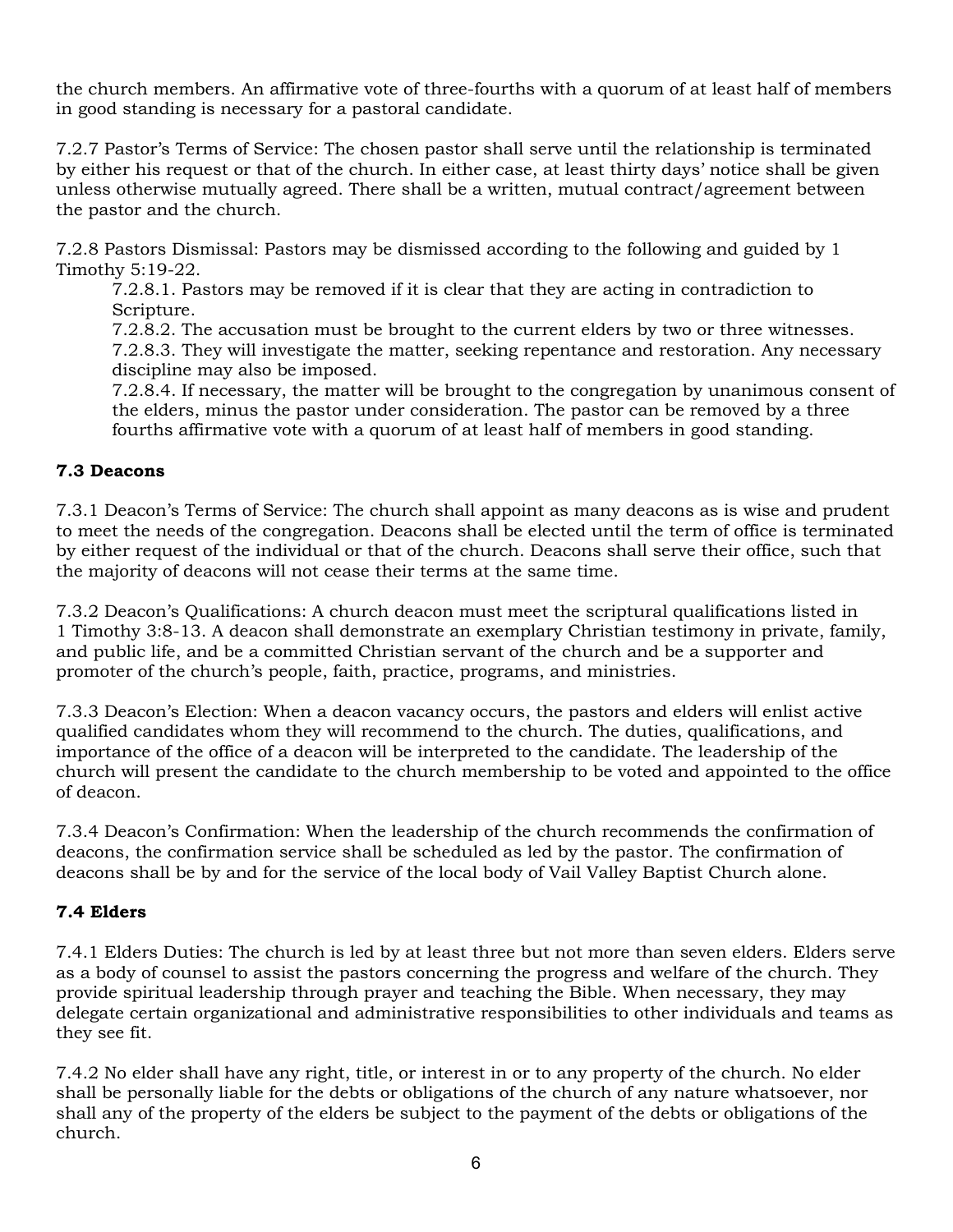7.4.3 Qualifications: Elders are male members of the church who meet the biblical requirements for eldership set forth in 1 Timothy 3 and Titus 1 and personify the mission, vision, and values of the church.

7.4.4 Elder Selection: We do not choose elders, rather, we discover those whom God has gifted and called to serve in that capacity. The current elders will lead in the process of identifying, evaluating, and training potential elders. The final determination of selection or dismissal of an elder rests with the membership.

Elders are selected through the following process:

7.4.4.1. Potential elders are recognized as they serve, meet the biblical qualifications of and evidence Spirit-led ability to care for the spiritual growth of others and teach the Bible.

7.4.4.2. Candidates are invited to participate in the elder training process.

7.4.4.3. During this process, their character and abilities are examined.

7.4.4.4. Unanimity among the current elders is achieved regarding whether or not to nominate the candidate.

7.4.4.5. The elders recommend candidates to the membership as a nominee for eldership. This nomination rests with the membership for three months. Any objecting to the nomination can address their concerns to the elders. If necessary, the elders may withdraw the nomination.

7.4.4.6. If no concerns are raised, a three fourths affirmative vote with a quorum of at least one quarter of members in good standing.

7.4.5 Elders Dismissal Elders may be dismissed according to the following and guided by 1 Timothy 5:19-22:

7.4.5.1. Elders may be removed if it is clear that they are acting in contradiction to Scripture. 7.4.5.2. The accusation must be brought to the current elders by two or three witnesses.

7.4.5.3. They will investigate the matter, seeking repentance and restoration. Any necessary discipline may also be imposed.

7.4.5.4. If necessary, the matter will be brought to the congregation by unanimous consent of the elders with exception of the elder in question. Then a three fourths affirmative vote by the body with a quorum of at least one quarter of members in good standing.

7.4.6 Elders shall be elected for a term of service of three years or until the term of office is terminated by either request of the individual or dismissal by the church. After a Elders's three-year term, the elder must not serve in the capacity of an elder for a minimum of one year unless if needed the church votes to extend the term of service for no more than one year at a time.

7.4.7 Elected elders shall elect the chairman of their body. In the absence of the pastors, the chairman of the elders shall serve as an advisory member to all departments and committees of the church.

7.4.8 Elders Confirmation: When the leadership of the church recommends the confirmation of elders, the confirmation service shall be scheduled as led by the pastor. The confirmation of elders shall be by and for the service of the local body of Vail Valley Baptist Church alone.

# **7.5 Directors**

7.5.1 Director's Selection: Directors for the church shall be the Pastor, Chairman of the Elders, and Treasurer.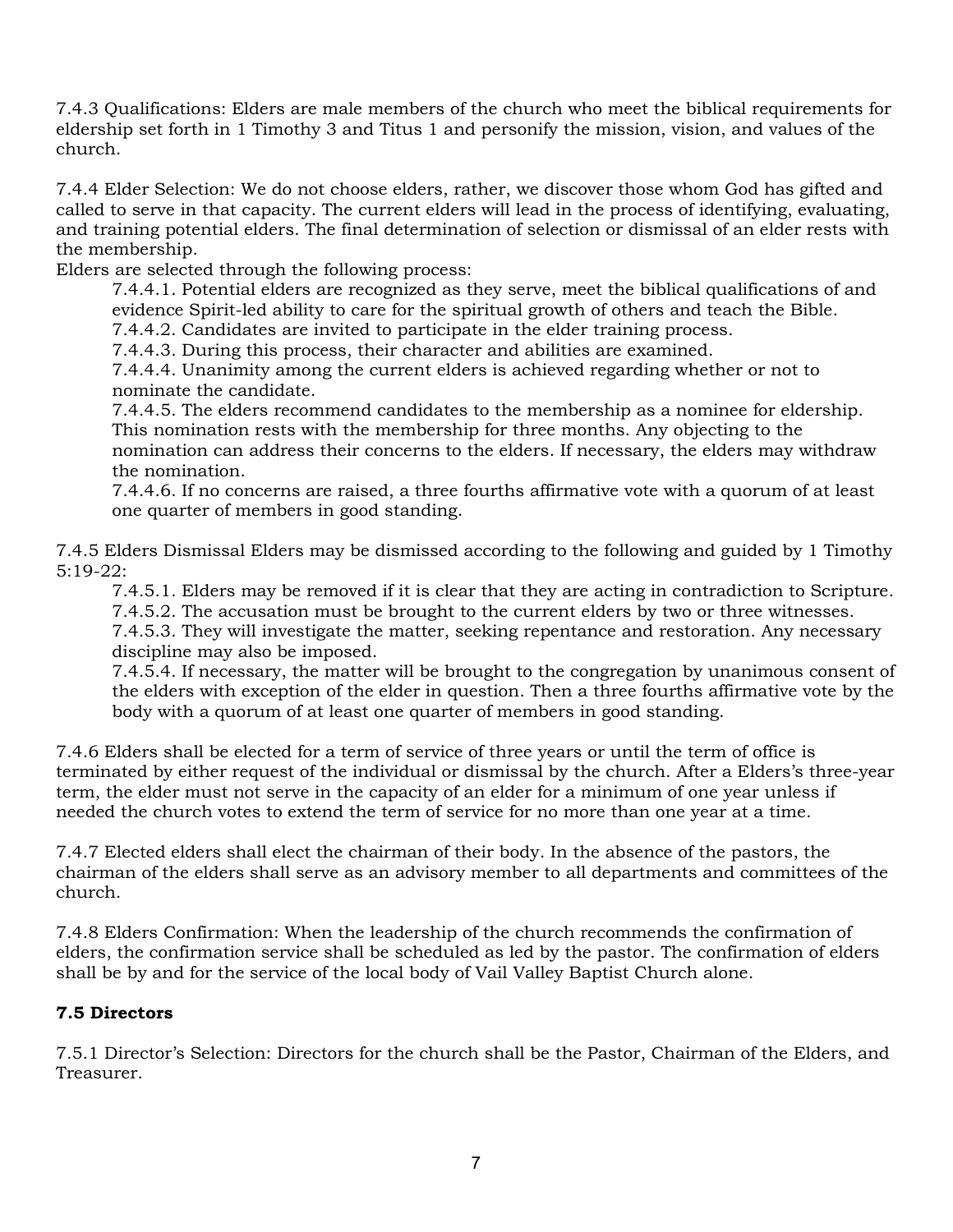7.5.2 Director's Duties: Directors serve as a body to hold trust the property of the church. They shall have no power to buy, sell, mortgage, lease or transfer any property of the church without a specific vote of the church authorizing such action. It shall be the function of the directors to sign any and all legal documents involving the sale, mortgage, purchase, or lease of church property or any other legal documents requiring the signature of the directors for and on behalf of the church.

## **7.6 Committees**

Through the cooperative efforts of the pastors, elders, the church body, all church committees shall be formed as needed. Each committee shall consist of at least a chairperson who is a member in good standing. The only permanently standing committee of this church shall be the finance committee.

### **7.7 Finance Committee**

The finance committee shall have the responsibility of assuring that the adopted budget is adhered to. It shall recommend financial policies to the church and shall foster and promote programs of stewardship. In consultation with the church leadership for the new church year, it shall draw up and submit to the church an annual budget during the month of November for the next calendar year. This committee shall be responsible for an annual audit of the treasurer's books. A report of this audit shall be presented to the pastors and elders annually.

The finance committee shall have the number of members as is prudent and wise. The terms of service will be three years or until the term of office is terminated by request of the individual or that of the church. After a three-year term, the member must not serve on the finance committee for a minimum of one year, unless wisdom dictates otherwise and the church votes to extend the term of service. The election of the Finance Committee shall be brought forth by unanimous consent of the elders. If no concerns are raised, a three fourths affirmative vote with a quorum of at least one quarter of members in good standing.

### **Section 8. Church Ordinances**

### **8.1 Believers' Baptism**

Believers' baptism is the immersion in water of any person who has believed in Jesus Christ as personal savior, who has confessed said belief publicly, and who has indicated a commitment to follow Jesus Christ as Lord. The pastor, or whomever the church leadership shall authorize, may baptize, at a regular or special worship service, any person fulfilling the above requirements.

### **8.2 Lord's Supper**

The Lord's Supper is the symbolic act of obedience whereby members of the Body of Christ, through partaking of the bread and fruit of the vine, commemorate the sacrificial death of Jesus Christ and anticipate his second coming. The pastor, or whomever the church leadership shall authorize, may administer the Lord's Supper as the Bible dictates.

### **Section 9: Church Meetings**

### **9.1 Worship Services**

The church shall meet regularly each Sunday for the worship of God, for the preaching of God's Word, instruction, and evangelism. These meetings will be open for the entire membership of the church and for all people and shall be conducted under the direction of the pastor or designated person in the absence of the pastor.

### **9.2 Members' Meetings**

A Member's Meeting and/or vote may be called by the pastor or by unanimous consent of the elders not serving as pastors. A two-week minimum notice must be given for the called business meeting.